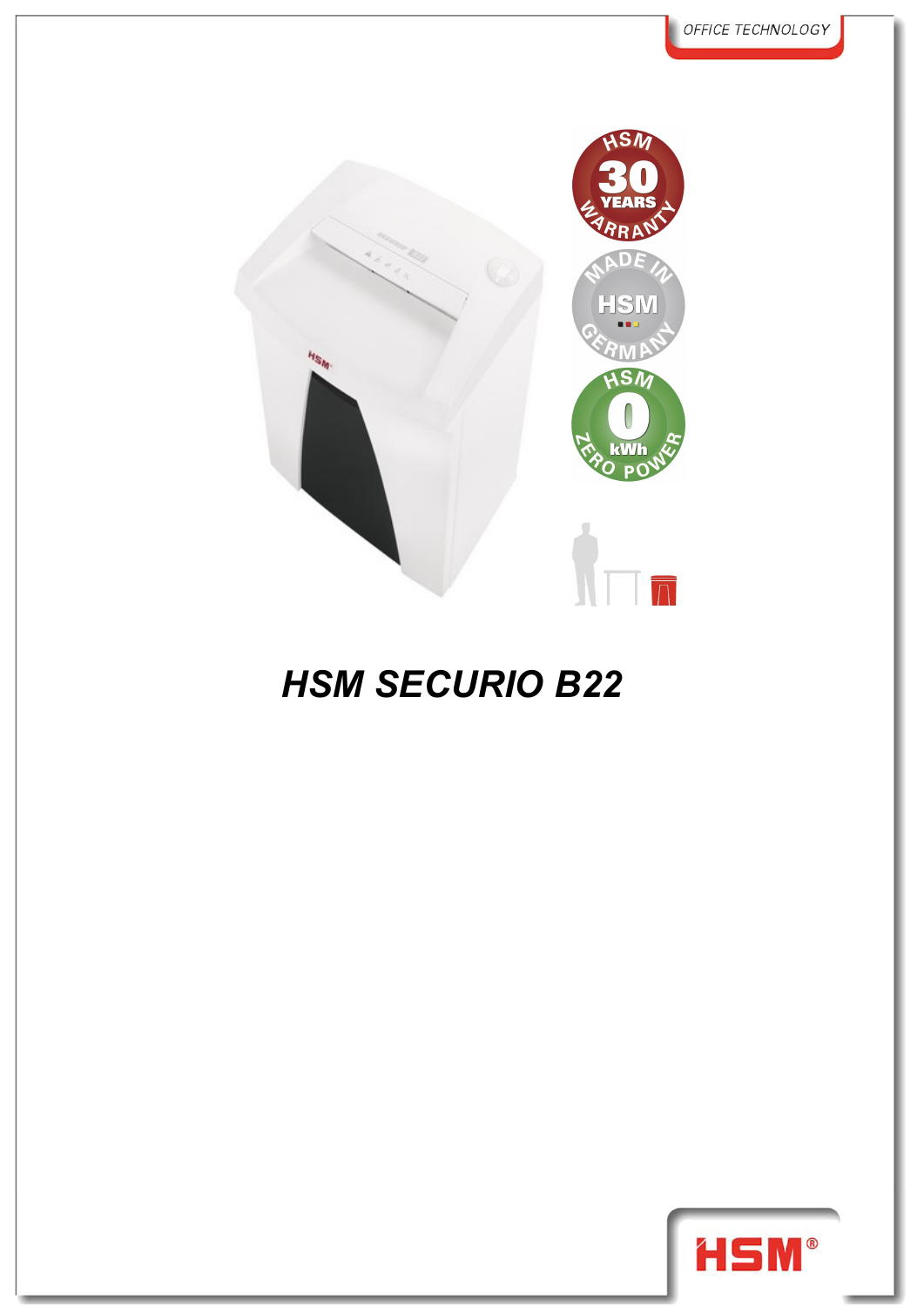Deskside model for constant workloads. Shreds credit and store cards as well as CDs (details see below). Automatic start/stop control. On/off switch with integrated reversing function. Stops automatically when the waste container is full or has been removed. ZES (Zero Energy Standby) for zero power consumption. Filling level display through inspection window. Removable waste container. Made in Germany.

| Product type description               | SECURIO B22 3,9mm                      | SECURIO B22 5,8mm             |
|----------------------------------------|----------------------------------------|-------------------------------|
| Order number                           | 1830111                                | 1831111                       |
| <b>EAN Code</b>                        | 4026631030793                          | 4026631026031                 |
| Shredder material                      | $\mathbb{D}\mathscr{O}$ - $\mathbb{I}$ | $\Box \oslash - \Box \oslash$ |
| Cutting type                           | strip cut                              | strip cut                     |
| Security level                         | $\overline{2}$                         | $\overline{2}$                |
| Cutting width                          | 3.9 mm                                 | 5.8 mm                        |
| Particle length                        |                                        |                               |
| Cutting capacity (70g/m <sup>2</sup> ) | 16 - 18 sheet                          | 22 - 24 sheet                 |
| Cutting capacity (80g/m <sup>2</sup> ) | 13 - 15 sheet                          | 17 - 19 sheet                 |
| Intake width                           | 240 mm                                 | 240 mm                        |
| Container volume                       | 331                                    | 331                           |
| Cutting speed                          | 80 mm/s                                | 80 mm/s                       |
| Noise level (idle operation)           | 57 dB                                  | 57 dB                         |
| eclass 5.1                             | 24320704                               | 24320704                      |
| Power consumption of the motor         | 440 W                                  | 440 W                         |
| Voltage                                | 230 V                                  | 230 V                         |
| Frequency                              | 50 Hz                                  | 50 Hz                         |
| Warranty period (months)               | 24                                     | 24                            |
| Depth                                  | 310 mm                                 | 310 mm                        |
| Width                                  | 375 mm                                 | 375 mm                        |
| Height                                 | 600 mm                                 | 600 mm                        |
| Weight                                 | 11.28 kg                               | 11.28 kg                      |
| Certificates and approvals             | GS test mark                           | GS test mark                  |